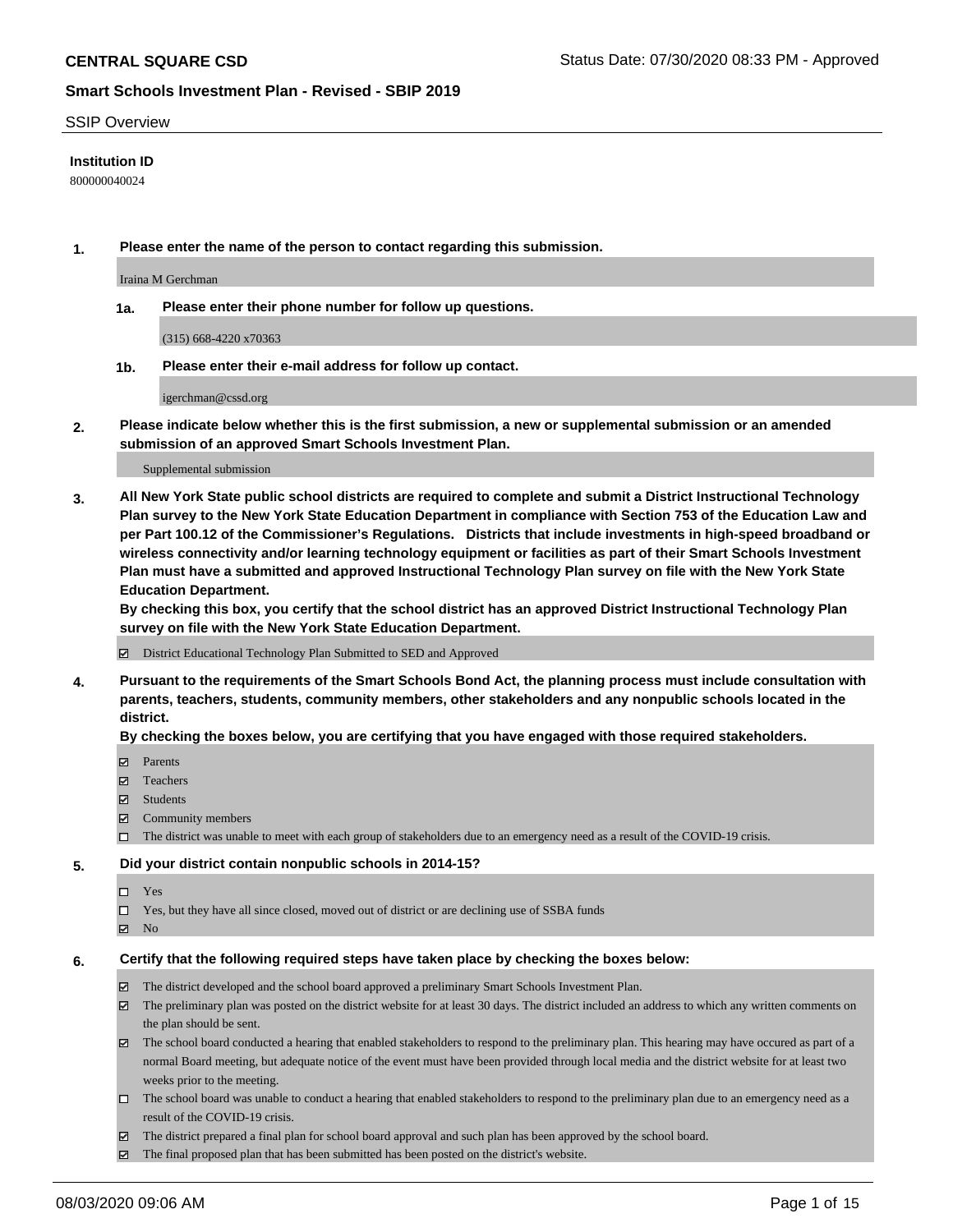SSIP Overview

**6a. Please upload the proposed Smart Schools Investment Plan (SSIP) that was posted on the district's website, along with any supporting materials. Note that this should be different than your recently submitted Educational Technology Survey. The Final SSIP, as approved by the School Board, should also be posted on the website and remain there during the course of the projects contained therein.**

SSIP Presentation.pptx

**6b. Enter the webpage address where the final Smart Schools Investment Plan is posted. The Plan should remain posted for the life of the included projects.**

https://www.cssd.org/cms/lib/NY50000232/Centricity/Domain/176/SSIP%20Presentation.pdf

**7. Please enter an estimate of the total number of students and staff that will benefit from this Smart Schools Investment Plan based on the cumulative projects submitted to date.**

4,000

**8. An LEA/School District may partner with one or more other LEA/School Districts to form a consortium to pool Smart Schools Bond Act funds for a project that meets all other Smart School Bond Act requirements. Each school district participating in the consortium will need to file an approved Smart Schools Investment Plan for the project and submit a signed Memorandum of Understanding that sets forth the details of the consortium including the roles of each respective district.**

 $\Box$  The district plans to participate in a consortium to partner with other school district(s) to implement a Smart Schools project.

## **9. Please enter the name and 6-digit SED Code for each LEA/School District participating in the Consortium.**

| Partner LEA/District | <b>ISED BEDS Code</b> |
|----------------------|-----------------------|
| (No Response)        | (No Response)         |

### **10. Please upload a signed Memorandum of Understanding with all of the participating Consortium partners.**

(No Response)

### **11. Your district's Smart Schools Bond Act Allocation is:**

\$4,076,734

### **12. Final 2014-15 BEDS Enrollment to calculate Nonpublic Sharing Requirement**

|            | l Public Enrollment | Nonpublic Enrollment | Total Enrollment | Nonpublic Percentage |
|------------|---------------------|----------------------|------------------|----------------------|
| Enrollment | 3,910               |                      | 3.910.00         | 0.00                 |

**13. This table compares each category budget total, as entered in that category's page, to the total expenditures listed in the category's expenditure table. Any discrepancies between the two must be resolved before submission.**

|                                          | Sub-Allocations | <b>Expenditure Totals</b> | Difference |
|------------------------------------------|-----------------|---------------------------|------------|
| <b>School Connectivity</b>               | 0.00            | 0.00                      | 0.00       |
| Connectivity Projects for<br>Communities | 0.00            | 0.00                      | 0.00       |
| Classroom Technology                     | 1,636,154.54    | 1,636,154.54              | $-0.00$    |
| Pre-Kindergarten Classrooms              | 0.00            | 0.00                      | 0.00       |
| Replace Transportable<br>Classrooms      | 0.00            | 0.00                      | 0.00       |
| <b>High-Tech Security Features</b>       | 0.00            | 0.00                      | 0.00       |
| Nonpublic Loan                           | 0.00            | 0.00                      | 0.00       |
| Totals:                                  |                 |                           |            |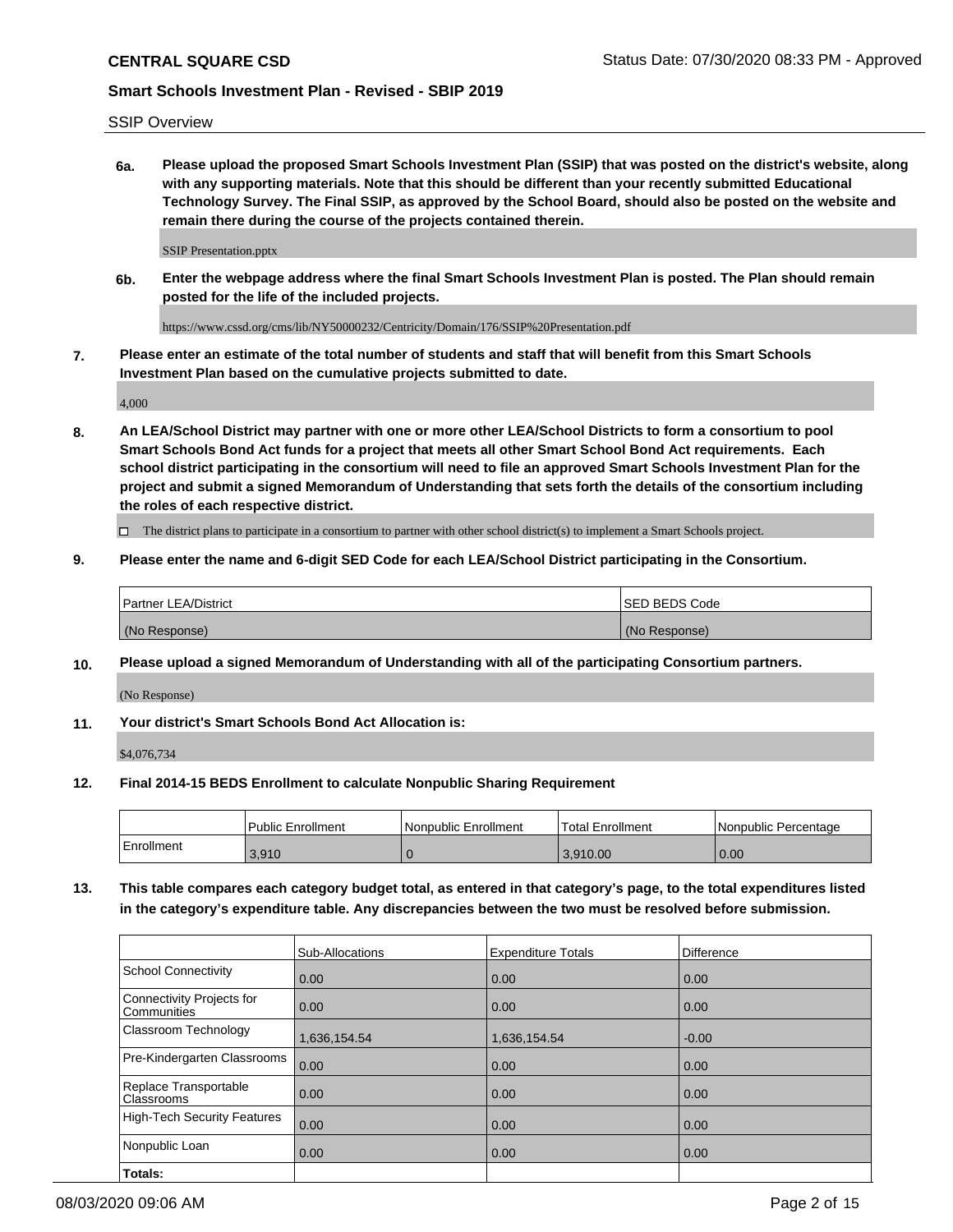SSIP Overview

| Sub-Allocations | Expenditure Totals | <b>Difference</b> |
|-----------------|--------------------|-------------------|
| .636,155        | ,636,155           |                   |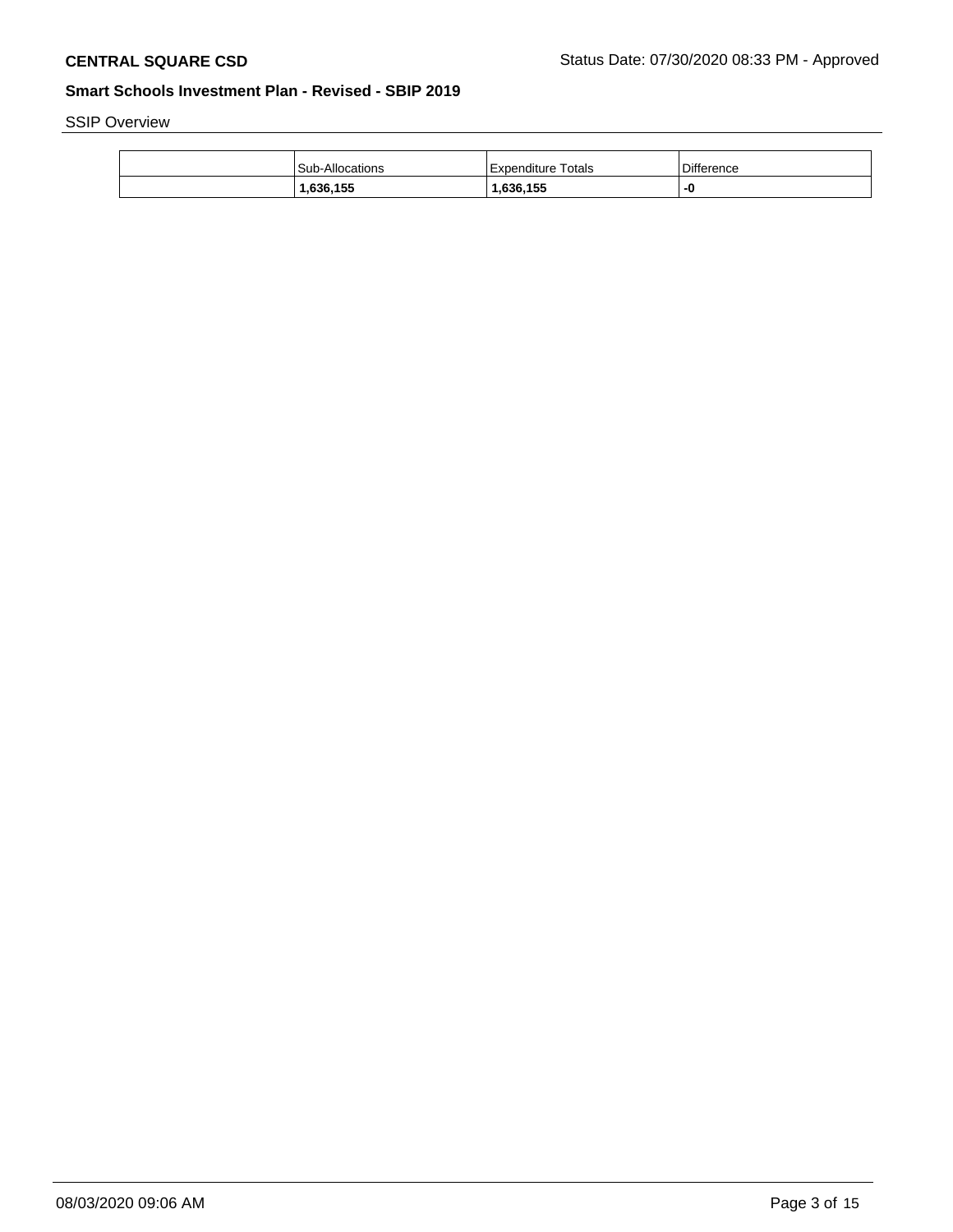School Connectivity

- **1. In order for students and faculty to receive the maximum benefit from the technology made available under the Smart Schools Bond Act, their school buildings must possess sufficient connectivity infrastructure to ensure that devices can be used during the school day. Smart Schools Investment Plans must demonstrate that:**
	- **• sufficient infrastructure that meets the Federal Communications Commission's 100 Mbps per 1,000 students standard currently exists in the buildings where new devices will be deployed, or**
	- **• is a planned use of a portion of Smart Schools Bond Act funds, or**
	- **• is under development through another funding source.**

**Smart Schools Bond Act funds used for technology infrastructure or classroom technology investments must increase the number of school buildings that meet or exceed the minimum speed standard of 100 Mbps per 1,000 students and staff within 12 months. This standard may be met on either a contracted 24/7 firm service or a "burstable" capability. If the standard is met under the burstable criteria, it must be:**

**1. Specifically codified in a service contract with a provider, and**

**2. Guaranteed to be available to all students and devices as needed, particularly during periods of high demand, such as computer-based testing (CBT) periods.**

**Please describe how your district already meets or is planning to meet this standard within 12 months of plan submission.**

(No Response)

**1a. If a district believes that it will be impossible to meet this standard within 12 months, it may apply for a waiver of this requirement, as described on the Smart Schools website. The waiver must be filed and approved by SED prior to submitting this survey.**

 $\Box$  By checking this box, you are certifying that the school district has an approved waiver of this requirement on file with the New York State Education Department.

**2. Connectivity Speed Calculator (Required). If the district currently meets the required speed, enter "Currently Met" in the last box: Expected Date When Required Speed Will be Met.**

|                  | l Number of     | Required Speed | Current Speed in | Expected Speed | Expected Date                        |
|------------------|-----------------|----------------|------------------|----------------|--------------------------------------|
|                  | <b>Students</b> | In Mbps        | <b>Mbps</b>      | to be Attained | When Required                        |
|                  |                 |                |                  |                | Within 12 Months 1Speed Will be Met1 |
| Calculated Speed | (No Response)   | 0.00           | (No Response)    | (No Response)  | l (No Response)                      |

**3. Describe how you intend to use Smart Schools Bond Act funds for high-speed broadband and/or wireless connectivity projects in school buildings.**

(No Response)

**4. Describe the linkage between the district's District Instructional Technology Plan and how the proposed projects will improve teaching and learning. (There should be a link between your response to this question and your responses to Question 1 in Section IV - NYSED Initiatives Alignment: "Explain how the district use of instructional technology will serve as a part of a comprehensive and sustained effort to support rigorous academic standards attainment and performance improvement for students."** 

**Your answer should also align with your answers to the questions in Section II - Strategic Technology Planning and the associated Action Steps in Section III - Action Plan.)**

(No Response)

**5. If the district wishes to have students and staff access the Internet from wireless devices within the school building, or in close proximity to it, it must first ensure that it has a robust Wi-Fi network in place that has sufficient bandwidth to meet user demand.**

**Please describe how you have quantified this demand and how you plan to meet this demand.**

(No Response)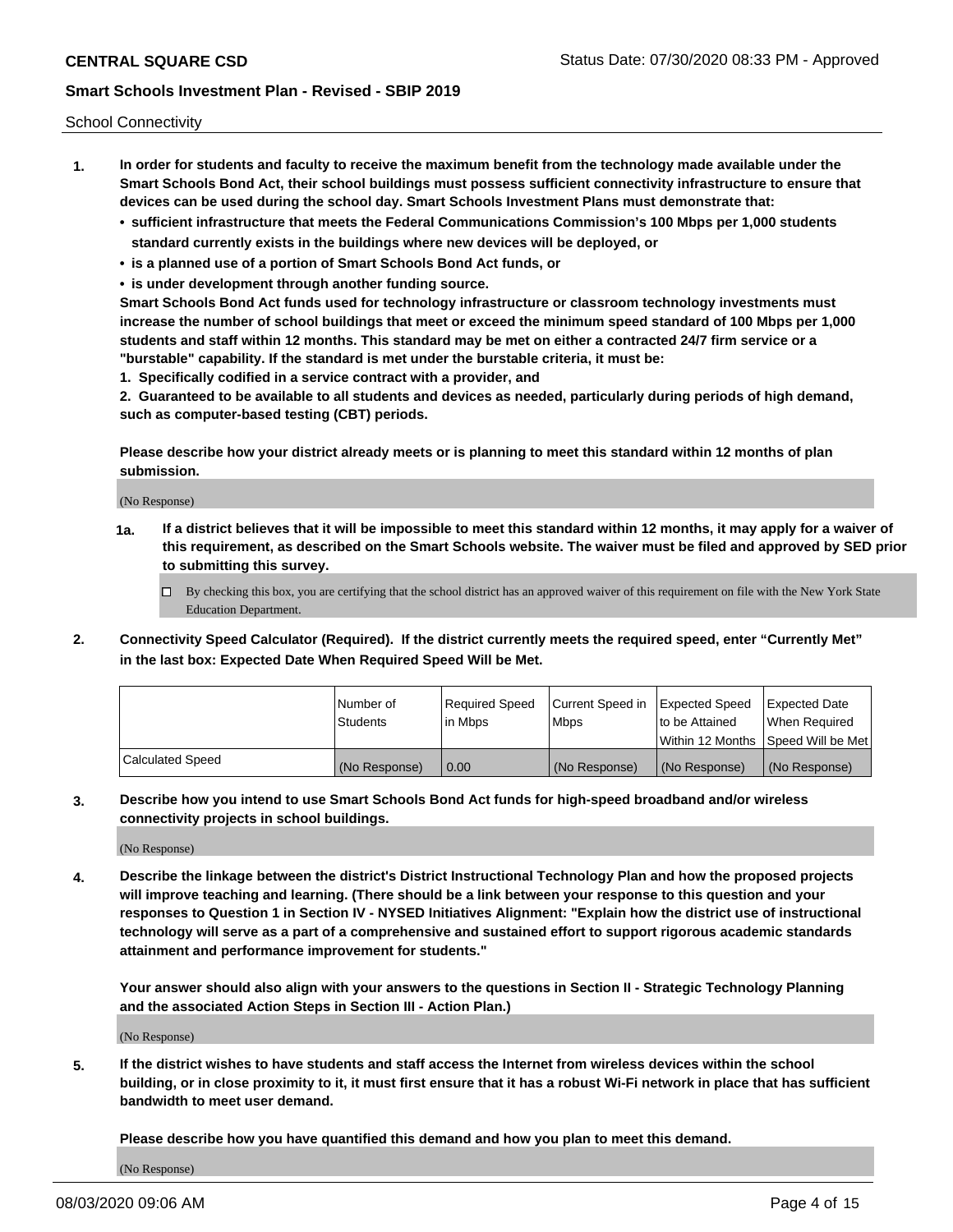School Connectivity

**6. Smart Schools plans with any expenditures in the School Connectivity category require a project number from the Office of Facilities Planning. Districts must submit an SSBA LOI and receive project numbers prior to submitting the SSIP. As indicated on the LOI, some projects may be eligible for a streamlined review and will not require a building permit.**

**Please indicate on a separate row each project number given to you by the Office of Facilities Planning.**

| Project Number |  |
|----------------|--|
| (No Response)  |  |

**7. Certain high-tech security and connectivity infrastructure projects may be eligible for an expedited review process as determined by the Office of Facilities Planning.**

### **Was your project deemed eligible for streamlined review?**

(No Response)

# **8. Include the name and license number of the architect or engineer of record.**

| Name          | License Number |
|---------------|----------------|
| (No Response) | (No Response)  |

### **9. Public Expenditures – Loanable (Counts toward the nonpublic loan calculation)**

| Select the allowable expenditure type.<br>Repeat to add another item under each type. | <b>PUBLIC</b> Items to be<br>l Purchased | Quantity           | Cost Per Item    | <b>Total Cost</b> |
|---------------------------------------------------------------------------------------|------------------------------------------|--------------------|------------------|-------------------|
| (No Response)                                                                         | (No Response)                            | l (No<br>Response) | (No<br>Response) | $\overline{0.00}$ |
|                                                                                       |                                          | 0                  | 0.00             |                   |

# **10. Public Expenditures – Non-Loanable (Does not count toward nonpublic loan calculation)**

| Select the allowable expenditure<br>type.<br>Repeat to add another item under<br>each type. | <b>PUBLIC</b> Items to be purchased | Quantity      | Cost per Item | <b>Total Cost</b> |
|---------------------------------------------------------------------------------------------|-------------------------------------|---------------|---------------|-------------------|
| (No Response)                                                                               | (No Response)                       | (No Response) | (No Response) | 0.00              |
|                                                                                             |                                     |               | 0.00          |                   |

### **11. Final 2014-15 BEDS Enrollment to calculate Nonpublic Sharing Requirement (no changes allowed.)**

|            | Public Enrollment | l Nonpublic Enrollment | <b>Total Enrollment</b> | Nonpublic Percentage |
|------------|-------------------|------------------------|-------------------------|----------------------|
| Enrollment | 3.910             |                        | 3.910.00                | 0.00                 |

### **12. Total Public Budget - Loanable (Counts toward the nonpublic loan calculation)**

|                                                      | Public Allocations | <b>Estimated Nonpublic Loan</b><br>Amount | Estimated Total Sub-Allocations |
|------------------------------------------------------|--------------------|-------------------------------------------|---------------------------------|
| Network/Access Costs                                 | (No Response)      | 0.00                                      | 0.00                            |
| School Internal Connections and<br><b>Components</b> | (No Response)      | 0.00                                      | 0.00                            |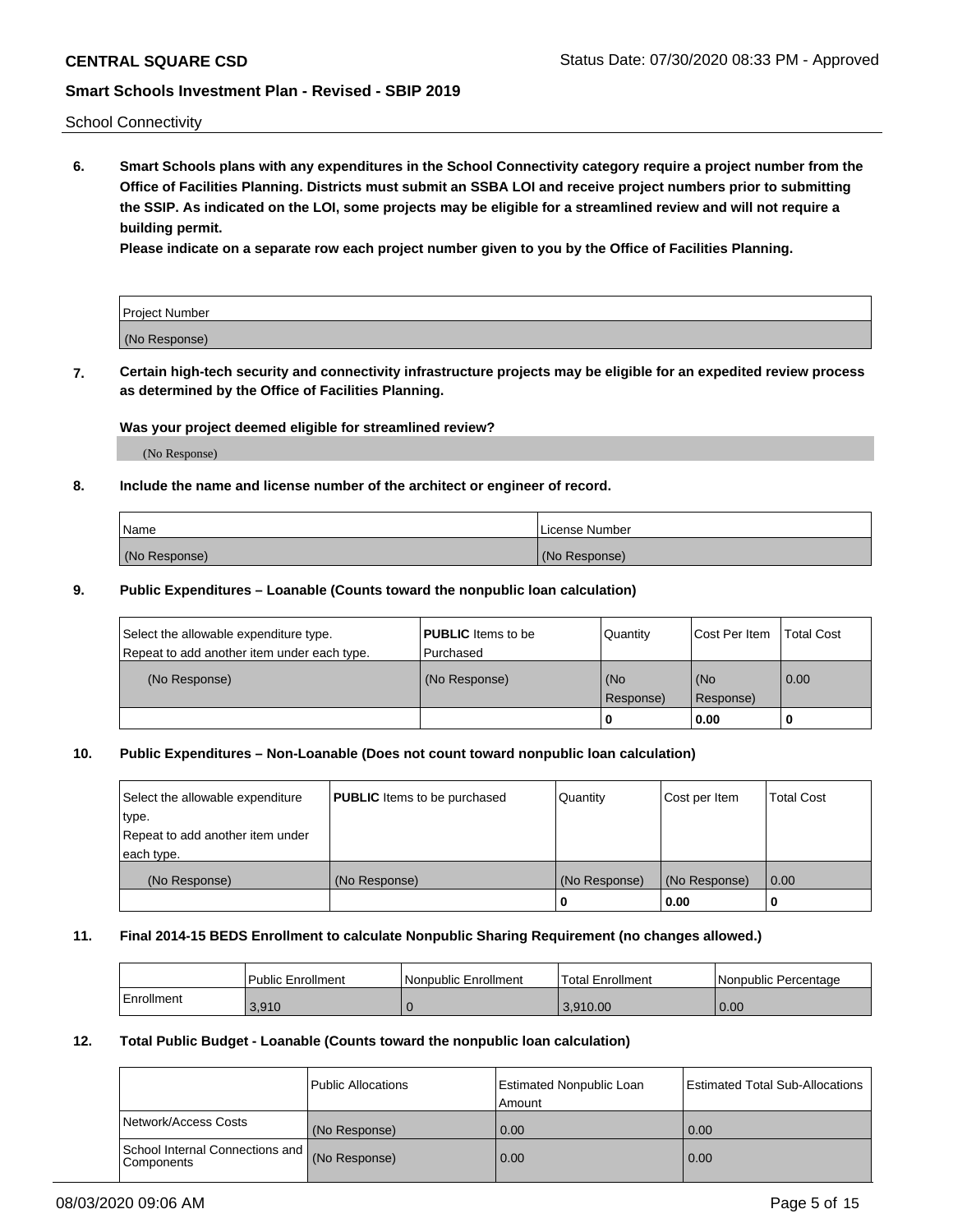School Connectivity

|              | Public Allocations | <b>Estimated Nonpublic Loan</b><br>Amount | <b>Estimated Total Sub-Allocations</b> |
|--------------|--------------------|-------------------------------------------|----------------------------------------|
| <b>Other</b> | (No Response)      | 0.00                                      | 0.00                                   |
| Totals:      | 0.00               |                                           | 0                                      |

# **13. Total Public Budget – Non-Loanable (Does not count toward the nonpublic loan calculation)**

|                                                   | Sub-<br>Allocation |
|---------------------------------------------------|--------------------|
| Network/Access Costs                              | (No Response)      |
| Outside Plant Costs                               | (No Response)      |
| <b>School Internal Connections and Components</b> | (No Response)      |
| <b>Professional Services</b>                      | (No Response)      |
| Testing                                           | (No Response)      |
| <b>Other Upfront Costs</b>                        | (No Response)      |
| <b>Other Costs</b>                                | (No Response)      |
| Totals:                                           | 0.00               |

# **14. School Connectivity Totals**

|                          | Total Sub-Allocations |
|--------------------------|-----------------------|
| Total Loanable Items     | 0.00                  |
| Total Non-Ioanable Items | 0.00                  |
| Totals:                  | 0                     |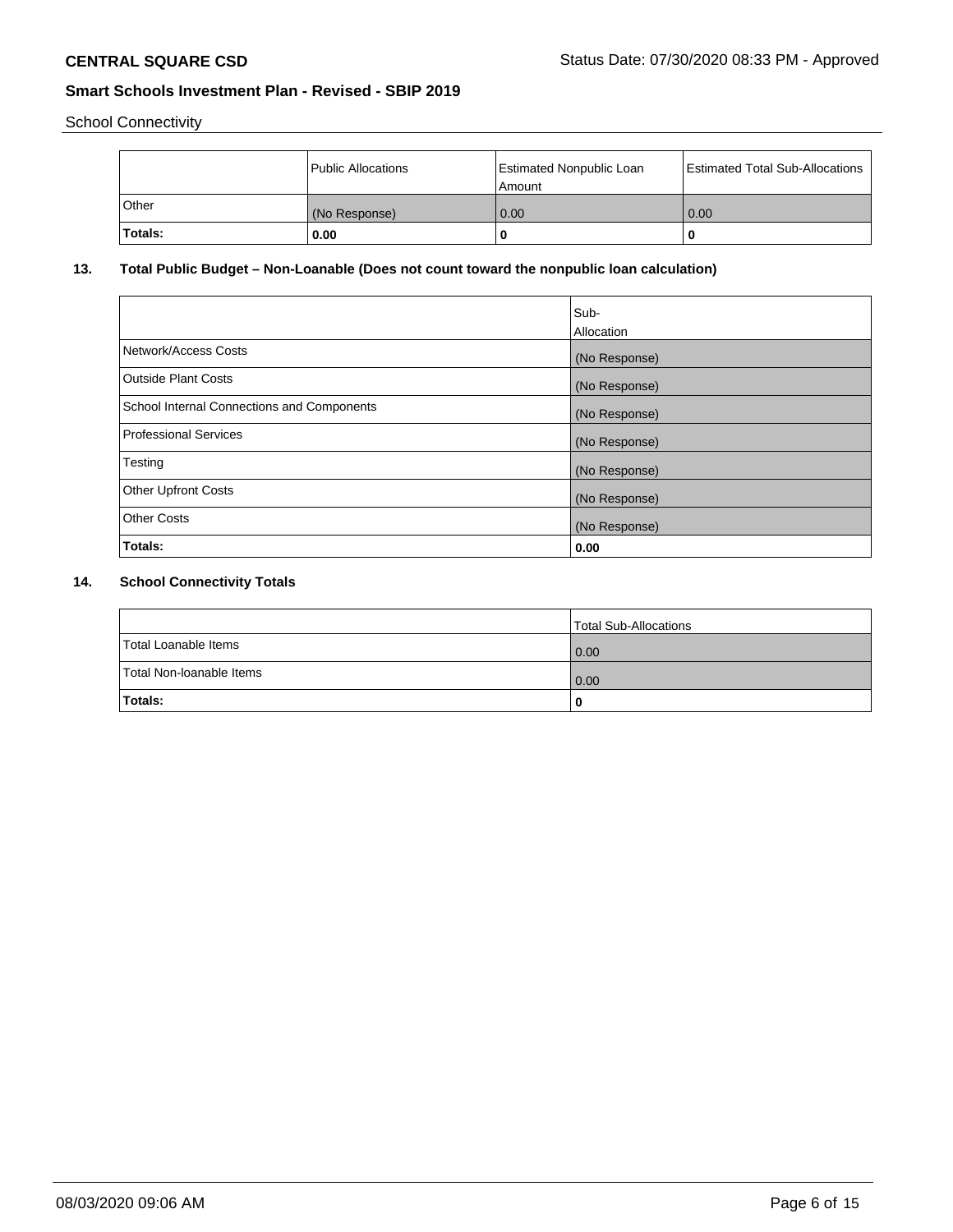Community Connectivity (Broadband and Wireless)

**1. Describe how you intend to use Smart Schools Bond Act funds for high-speed broadband and/or wireless connectivity projects in the community.**

(No Response)

**2. Please describe how the proposed project(s) will promote student achievement and increase student and/or staff access to the Internet in a manner that enhances student learning and/or instruction outside of the school day and/or school building.**

(No Response)

**3. Community connectivity projects must comply with all the necessary local building codes and regulations (building and related permits are not required prior to plan submission).**

 $\Box$  I certify that we will comply with all the necessary local building codes and regulations.

**4. Please describe the physical location of the proposed investment.**

(No Response)

**5. Please provide the initial list of partners participating in the Community Connectivity Broadband Project, along with their Federal Tax Identification (Employer Identification) number.**

| <b>Project Partners</b> | l Federal ID # |
|-------------------------|----------------|
| (No Response)           | (No Response)  |

**6. Please detail the type, quantity, per unit cost and total cost of the eligible items under each sub-category.**

| Select the allowable expenditure | Item to be purchased | Quantity      | Cost per Item | <b>Total Cost</b> |
|----------------------------------|----------------------|---------------|---------------|-------------------|
| type.                            |                      |               |               |                   |
| Repeat to add another item under |                      |               |               |                   |
| each type.                       |                      |               |               |                   |
| (No Response)                    | (No Response)        | (No Response) | (No Response) | 0.00              |
|                                  |                      | U             | 0.00          |                   |

**7. If you are submitting an allocation for Community Connectivity, complete this table.**

**Note that the calculated Total at the bottom of the table must equal the Total allocation for this category that you entered in the SSIP Overview overall budget.**

|                                    | Sub-Allocation |
|------------------------------------|----------------|
| Network/Access Costs               | (No Response)  |
| Outside Plant Costs                | (No Response)  |
| <b>Tower Costs</b>                 | (No Response)  |
| <b>Customer Premises Equipment</b> | (No Response)  |
| <b>Professional Services</b>       | (No Response)  |
| Testing                            | (No Response)  |
| <b>Other Upfront Costs</b>         | (No Response)  |
| <b>Other Costs</b>                 | (No Response)  |
| Totals:                            | 0.00           |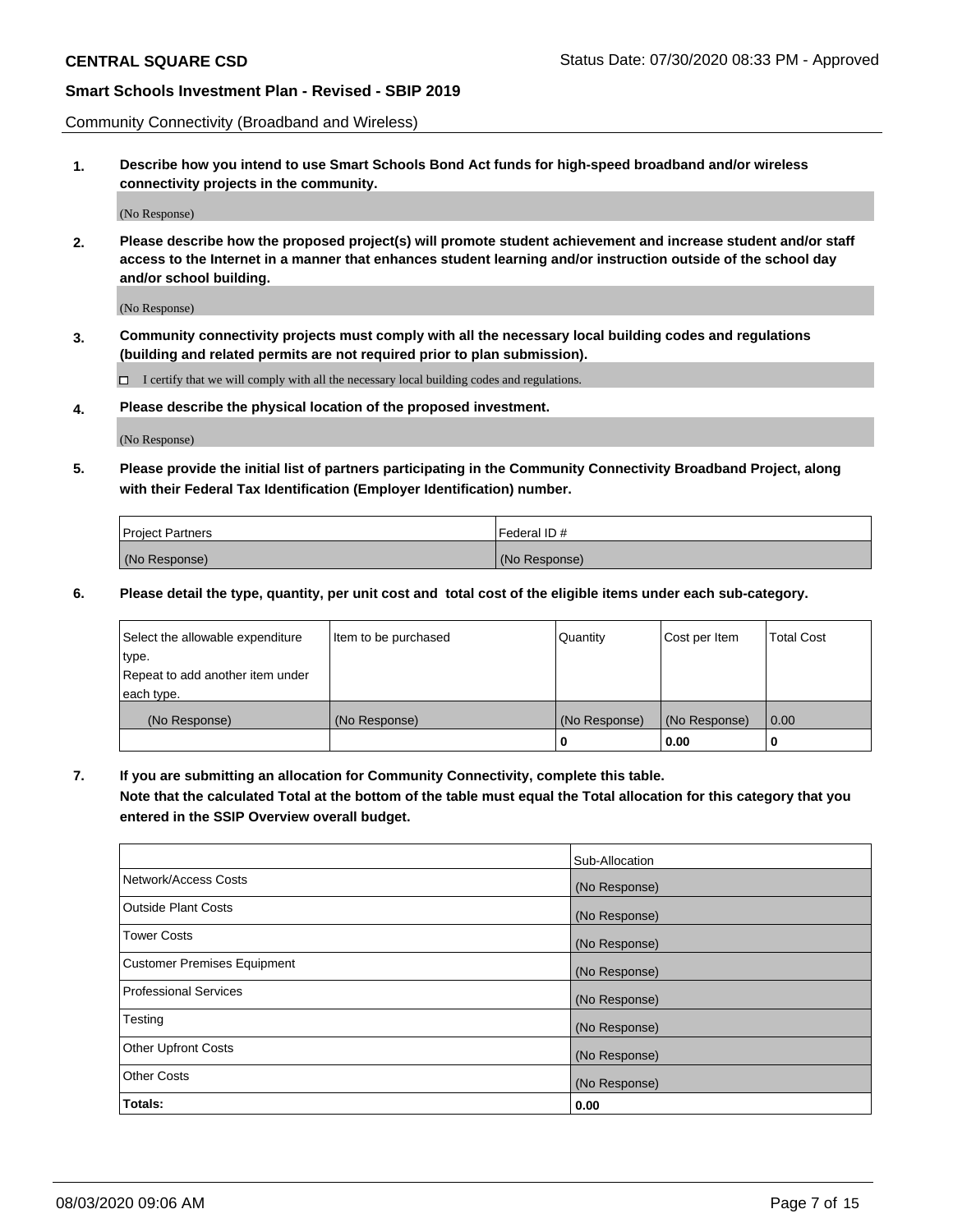### Classroom Learning Technology

**1. In order for students and faculty to receive the maximum benefit from the technology made available under the Smart Schools Bond Act, their school buildings must possess sufficient connectivity infrastructure to ensure that devices can be used during the school day. Smart Schools Investment Plans must demonstrate that sufficient infrastructure that meets the Federal Communications Commission's 100 Mbps per 1,000 students standard currently exists in the buildings where new devices will be deployed, or is a planned use of a portion of Smart Schools Bond Act funds, or is under development through another funding source. Smart Schools Bond Act funds used for technology infrastructure or classroom technology investments must**

**increase the number of school buildings that meet or exceed the minimum speed standard of 100 Mbps per 1,000 students and staff within 12 months. This standard may be met on either a contracted 24/7 firm service or a "burstable" capability. If the standard is met under the burstable criteria, it must be:**

**1. Specifically codified in a service contract with a provider, and**

**2. Guaranteed to be available to all students and devices as needed, particularly during periods of high demand, such as computer-based testing (CBT) periods.**

**Please describe how your district already meets or is planning to meet this standard within 12 months of plan submission.**

We are currently at 450 mb of bandwidth. Our provider is Spectrum under contract bid number 218-46.

- **1a. If a district believes that it will be impossible to meet this standard within 12 months, it may apply for a waiver of this requirement, as described on the Smart Schools website. The waiver must be filed and approved by SED prior to submitting this survey.**
	- By checking this box, you are certifying that the school district has an approved waiver of this requirement on file with the New York State Education Department.
- **2. Connectivity Speed Calculator (Required). If the district currently meets the required speed, enter "Currently Met" in the last box: Expected Date When Required Speed Will be Met.**

|                  | l Number of<br>Students | Required Speed<br>l in Mbps | Current Speed in<br>l Mbps | <b>Expected Speed</b><br>to be Attained | <b>Expected Date</b><br>When Required<br> Within 12 Months  Speed Will be Met |
|------------------|-------------------------|-----------------------------|----------------------------|-----------------------------------------|-------------------------------------------------------------------------------|
| Calculated Speed | 3.300                   | 330.00                      | 450                        | 450                                     | Currently met                                                                 |

**3. If the district wishes to have students and staff access the Internet from wireless devices within the school building, or in close proximity to it, it must first ensure that it has a robust Wi-Fi network in place that has sufficient bandwidth to meet user demand.**

**Please describe how you have quantified this demand and how you plan to meet this demand.**

We currently have 100% wifi coverage with all of our buildings across the district. We have Category 6A wiring to support Multi-gigabit Ethernet with a 10 Gbps backbone within our buildings and a 1 Gbps speeds between buildings over leased fiber. We have a new Cisco Catalyst 4500 core with classrooms connected via Cisco 2960 switches from intermediate data closets. Our wireless network contains nearly 500 Meraki MR53 cloud managed 4x4:4, 802.11ac, Wave 2, access points in every instructional area with 160 MHz channels and MU-MIMO support. Our wireless infrastructure is a cloud based controller-less technology.

**4. All New York State public school districts are required to complete and submit an Instructional Technology Plan survey to the New York State Education Department in compliance with Section 753 of the Education Law and per Part 100.12 of the Commissioner's Regulations.**

**Districts that include educational technology purchases as part of their Smart Schools Investment Plan must have a submitted and approved Instructional Technology Plan survey on file with the New York State Education Department.**

 $\boxtimes$  By checking this box, you are certifying that the school district has an approved Instructional Technology Plan survey on file with the New York State Education Department.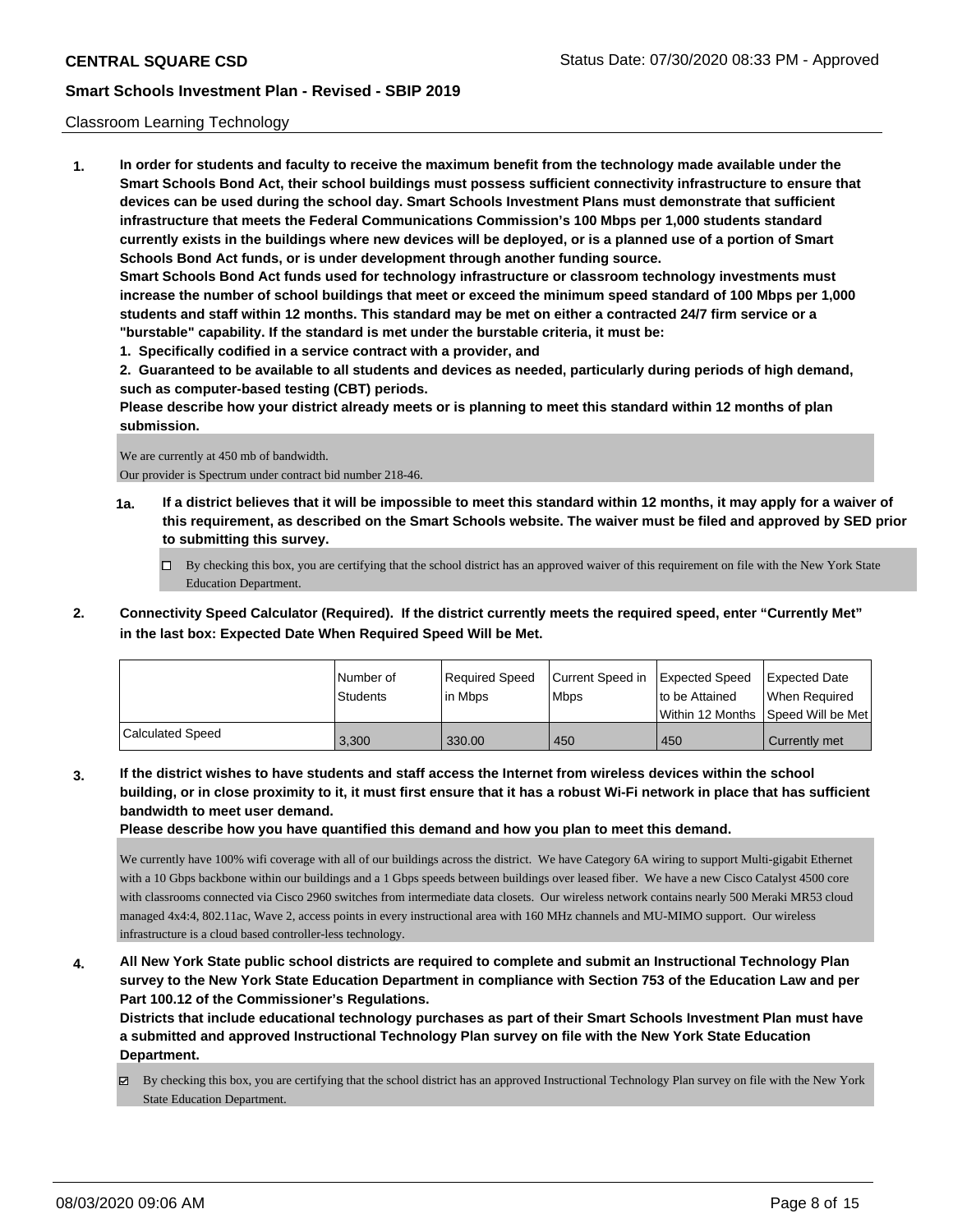### Classroom Learning Technology

**5. Describe the devices you intend to purchase and their compatibility with existing or planned platforms or systems. Specifically address the adequacy of each facility's electrical, HVAC and other infrastructure necessary to install and support the operation of the planned technology.**

Currently the district is equipped with SMARTBoards in every classroom. The district has not updated the software for this technology in a number of years. The SMARTBoards are beginning to fail as are the projectors. We are intending to replace these boards and projectors with ClearTouch Interactive Flat Panels. This will greatly increase the ability of our instructional staff to present engaging, interactive lessons. The addition of the peripherals including webcams to capture lessons, wireless mini keyboards to allow for teacher mobility, and ClearTouch wireless document cameras to allow for multi-mode presentations will provide our teachers with a wide range of options for teaching. We will also be purchasing LED displays for spaces that do not need interactivity such as entry ways that need digital signage or conference rooms that only need the ability to display for data meetings and CSE meetings. In addition, we will be purchasing new desktop PCs for teacher presentation stations, student machines, and new labs. Many of our PCs are beginning to fail. Many of our staff members are mobile moving from building to building. We are issuing laptops for these staff members. Instructional spaces have adequate 120 Volt branch circuit capacity to support the new Interactive Flat Panels. The removed SMARTboards and projectors electrical consumption and BTU output will now be used by the Interactive Flat Panels. Blocking and the necessary mounting hardware will be provided install the Interactive Flat Panels at the locations of the removed SMARTboards. The existing data and power outlets at the removed PC locations will be reused by the new student and staff laptops and PCs.

### **6. Describe how the proposed technology purchases will:**

- **> enhance differentiated instruction;**
- **> expand student learning inside and outside the classroom;**
- **> benefit students with disabilities and English language learners; and**
- **> contribute to the reduction of other learning gaps that have been identified within the district.**

**The expectation is that districts will place a priority on addressing the needs of students who struggle to succeed in a rigorous curriculum. Responses in this section should specifically address this concern and align with the district's Instructional Technology Plan (in particular Question 2 of E. Curriculum and Instruction: "Does the district's instructional technology plan address the needs of students with disabilities to ensure equitable access to instruction, materials and assessments?" and Question 3 of the same section: "Does the district's instructional technology plan address the provision of assistive technology specifically for students with disabilities to ensure access to and participation in the general curriculum?")**

**In addition, describe how the district ensures equitable access to instruction, materials and assessments and participation in the general curriculum for both SWD and English Language Learners/Multilingual Learners (ELL/MLL) students.**

Differentiated instruction is a cornerstone of our district strategic plan. The ClearTouch Interactive Flat Panels and the Snowflake software has 30 applications that allow for custom games, activities, presentations, and formative assessments. The screens have the ability to split to offer multiple work zones. The infinite canvas allows teachers to save to the cloud or email and open unlimited live browsers or videos without leaving the canvas. These panels have the ability to enable 4 devices to connect and share simultaneously. Teachers have control to allow or restrict device sharing. These panels are compatible with iPads, Chromebooks, Macs, PCs, and Android devices. All of these features create an learning environment that is flexible and easily adaptable for differentiated instruction.

They also open up the classroom by allowing AR/VR lessons, easy connectivity to other classrooms and virtual field trips. There is also library of pre-built lessons that teachers can access. This library will help teachers find targeted lessons for students at all levels.

As a district we are committed to insuring students with disabilities and our English Language Learners have access to appropriate assistive technologies to facilitate learning and communication. These panels will provide more engaging, meaningful, targeted instruction to close existing learning gaps for all students and their needs.

We have been identified for accountability in ESSA due to the performance of our Hispanic students of which we only have 11. But as we dug into the data, we are on the watch list for chronic absenteeism and the under performance of our students with disabilities and economically disadvantaged students. As a district we are looking at teacher observation data related to engagement and rigor. The ClearTouch panels with the Snowflake software will allow us to better differentiate instruction. Teachers will be able to tailor lessons for students who are both present and absent so that students are not missing instruction and the instruction is focused on what is needed.

The interactive flat panels provide many opportunities for students to engage in the learning rather that sit passively and receive the information. The Snowflake software provides multiple modes of presentation and formative assessment to assist the teacher in honing in on individual student needs.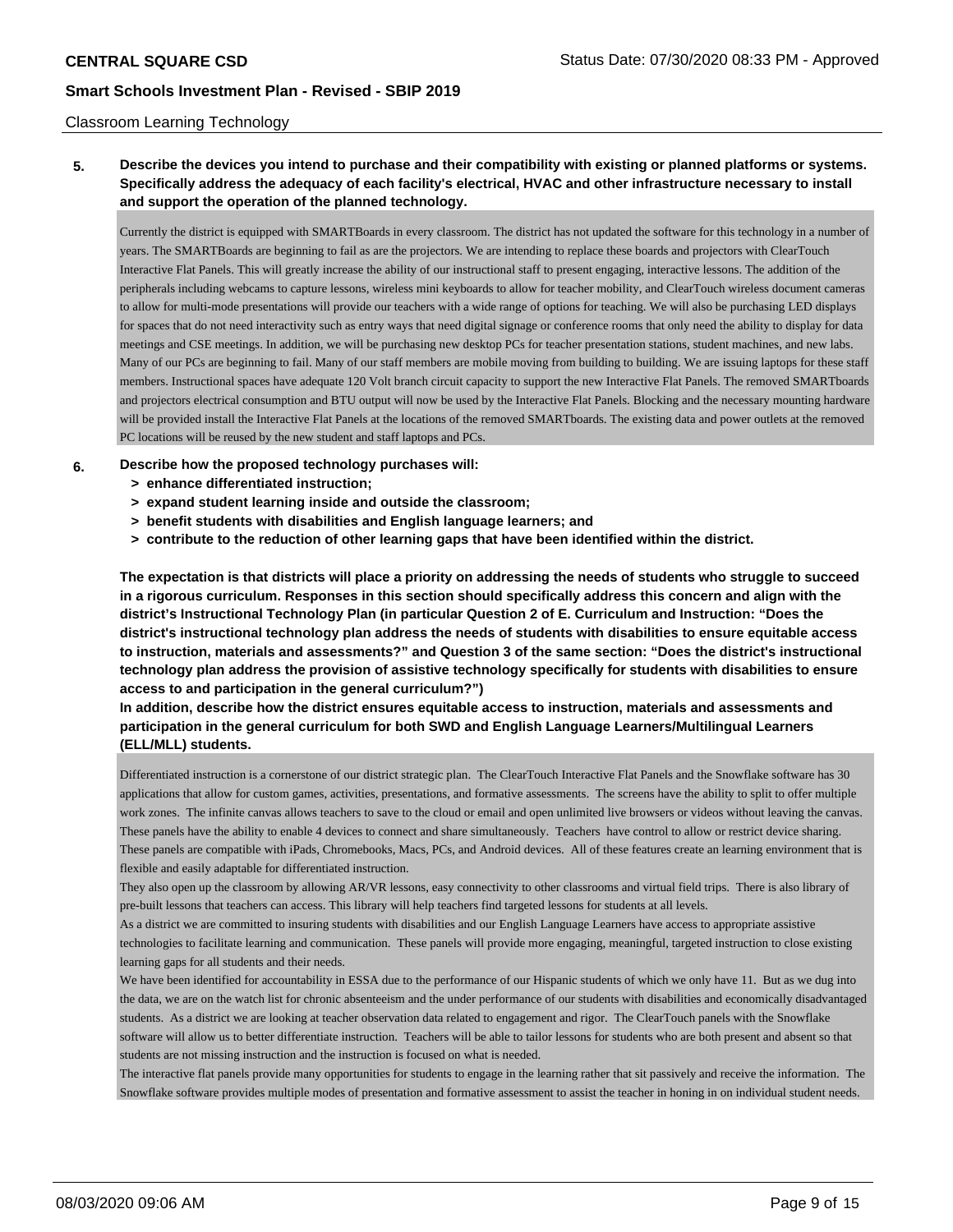### Classroom Learning Technology

# **7. Where appropriate, describe how the proposed technology purchases will enhance ongoing communication with parents and other stakeholders and help the district facilitate technology-based regional partnerships, including distance learning and other efforts.**

The ClearTouch Interactive Flat Panels will allow for better facilitation of distance learning, virtual field trips, and the ability to include parents and community members in meetings and activities. Teachers can capture lessons and share with students who are homebound or suspended. LED displays will be used for digital signage and a variety of meetings such as data team meetings and CSE meetings that involve parents. This will allow for students, parents, staff, and community members to be informed regarding events and issues in the school district. Newer teacher presentation stations, student machines, labs and laptops will facilitate smoother communication. Staff can access technology no matter where they are in the district.

# **8. Describe the district's plan to provide professional development to ensure that administrators, teachers and staff can employ the technology purchased to enhance instruction successfully.**

**Note: This response should be aligned and expanded upon in accordance with your district's response to Question 1 of F. Professional Development of your Instructional Technology Plan: "Please provide a summary of professional development offered to teachers and staff, for the time period covered by this plan, to support technology to enhance teaching and learning. Please include topics, audience and method of delivery within your summary."**

The district will provide several layers and venues for professional development. Central Square will implement a train the trainer initiative for the ClearTouch panels. We will recruit our own teachers for this. Teachers will be trained as trainers and then turn key the instruction on Staff Development days and in the summer. We also have two itinerant Model Schools Technology Coaches on staff. Staff can access professional development through workshops, online videos, or 1:1 coaching. We have been using the SAMR model for Technology Integration in all of our work as we try to get teachers to rethink how they are using techology for teaching and learning.

- **9. Districts must contact one of the SUNY/CUNY teacher preparation programs listed on the document on the left side of the page that supplies the largest number of the district's new teachers to request advice on innovative uses and best practices at the intersection of pedagogy and educational technology.**
	- $\boxtimes$  By checking this box, you certify that you have contacted the SUNY/CUNY teacher preparation program that supplies the largest number of your new teachers to request advice on these issues.

### **9a. Please enter the name of the SUNY or CUNY Institution that you contacted.**

SUNY Oswego

### **9b. Enter the primary Institution phone number.**

(315) 312-2102

**9c. Enter the name of the contact person with whom you consulted and/or will be collaborating with on innovative uses of technology and best practices.**

#### Dr. Pamela Michel

**10. To ensure the sustainability of technology purchases made with Smart Schools funds, districts must demonstrate a long-term plan to maintain and replace technology purchases supported by Smart Schools Bond Act funds. This sustainability plan shall demonstrate a district's capacity to support recurring costs of use that are ineligible for Smart Schools Bond Act funding such as device maintenance, technical support, Internet and wireless fees, maintenance of hotspots, staff professional development, building maintenance and the replacement of incidental items. Further, such a sustainability plan shall include a long-term plan for the replacement of purchased devices and equipment at the end of their useful life with other funding sources.**

 $\boxtimes$  By checking this box, you certify that the district has a sustainability plan as described above.

**11. Districts must ensure that devices purchased with Smart Schools Bond funds will be distributed, prepared for use, maintained and supported appropriately. Districts must maintain detailed device inventories in accordance with generally accepted accounting principles.**

By checking this box, you certify that the district has a distribution and inventory management plan and system in place.

### **12. Please detail the type, quantity, per unit cost and total cost of the eligible items under each sub-category.**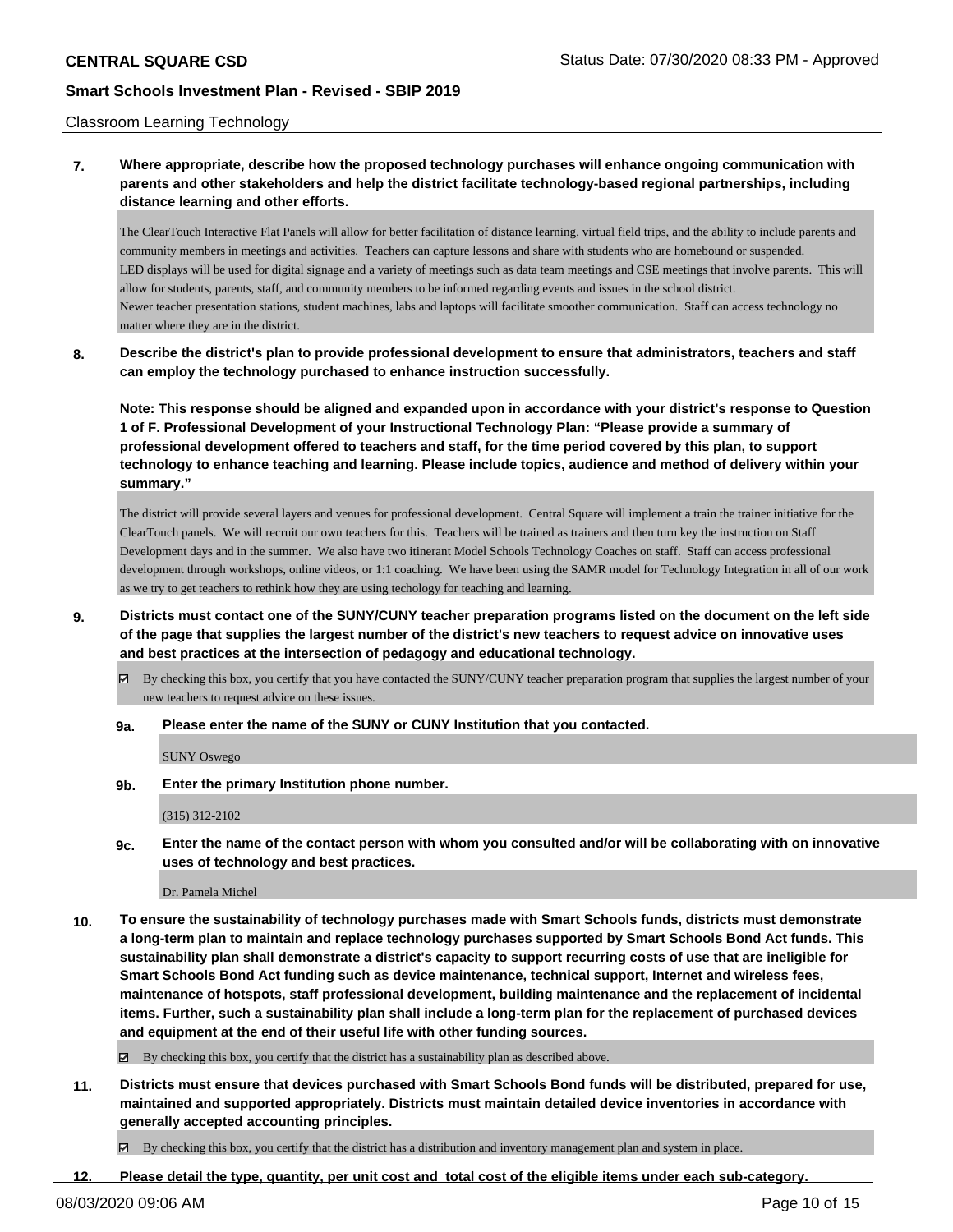Classroom Learning Technology

| Select the allowable expenditure | Item to be Purchased                                                         | Quantity | Cost per Item | <b>Total Cost</b> |
|----------------------------------|------------------------------------------------------------------------------|----------|---------------|-------------------|
| type.                            |                                                                              |          |               |                   |
| Repeat to add another item under |                                                                              |          |               |                   |
| each type.                       |                                                                              |          |               |                   |
| Interactive Whiteboards          | ClearTouch 75                                                                | 280      | 3,149.89      | 881,969.20        |
| Interactive Whiteboards          | CTI Mount - Adjustable                                                       | 280      | 839.89        | 235,169.20        |
| Interactive Whiteboards          | ClearTouch 75                                                                | 8        | 3,489.89      | 27,919.12         |
| Interactive Whiteboards          | <b>CTI Stand Convertible Mobile</b>                                          | 8        | 1,989.89      | 15,919.12         |
| <b>Other Costs</b>               | PC Module for mounting on Interactive<br>Whiteboards                         | 8        | 1,349.89      | 10,799.12         |
| <b>Other Costs</b>               | CTS-WC 100 UHHD HD AutoFocus<br>wide angel Web Cam with depth of<br>field    | 280      | 119.89        | 33,569.20         |
| <b>Other Costs</b>               | CTS KB 100 WF24 Wireless mini<br>keyboard and trackpad                       | 280      | 52.89         | 14,809.20         |
| <b>Other Costs</b>               | <b>ClearTouch Document Camera</b>                                            | 50       | 459.89        | 22,994.50         |
| <b>Other Costs</b>               | 65 LED displays                                                              | 6        | 999.00        | 5,994.00          |
| <b>Other Costs</b>               | 55 LED displays                                                              | 6        | 888.00        | 5,328.00          |
| <b>Other Costs</b>               | <b>LED Display Mountings</b>                                                 | 12       | 56.99         | 683.88            |
| <b>Desktop Computers</b>         | HP ProDesk 400 G5 Small Form<br>Factor PC                                    | 600      | 605.00        | 363,000.00        |
| <b>Laptop Computers</b>          | EliteBook x360 1040 G6 Core i5-<br>8365U 1.6 GHz/16 GB<br>SED/ax/BT/FR/WC/14 | 12       | 1,500.00      | 18,000.00         |
|                                  |                                                                              | 1,830    | 15,501.11     | 1,636,155         |

# **13. Final 2014-15 BEDS Enrollment to calculate Nonpublic Sharing Requirement (no changes allowed.)**

|            | l Public Enrollment | Nonpublic Enrollment | Total Enrollment | Nonpublic<br>Percentage |
|------------|---------------------|----------------------|------------------|-------------------------|
| Enrollment | 3,910               | ' U                  | 3.910.00         | 0.00                    |

# **14. If you are submitting an allocation for Classroom Learning Technology complete this table.**

|                         | Public School Sub-Allocation | <b>Estimated Nonpublic Loan</b><br>Amount<br>(Based on Percentage Above) | Estimated Total Public and<br>Nonpublic Sub-Allocation |
|-------------------------|------------------------------|--------------------------------------------------------------------------|--------------------------------------------------------|
| Interactive Whiteboards | 1,160,976.64                 | 0.00                                                                     | 1,160,976.64                                           |
| <b>Computer Servers</b> | (No Response)                | 0.00                                                                     | 0.00                                                   |
| Desktop Computers       | 363.000.00                   | 0.00                                                                     | 363,000.00                                             |
| <b>Laptop Computers</b> | 18,000.00                    | 0.00                                                                     | 18,000.00                                              |
| <b>Tablet Computers</b> | (No Response)                | 0.00                                                                     | 0.00                                                   |
| <b>Other Costs</b>      | 94,177.90                    | 0.00                                                                     | 94,177.90                                              |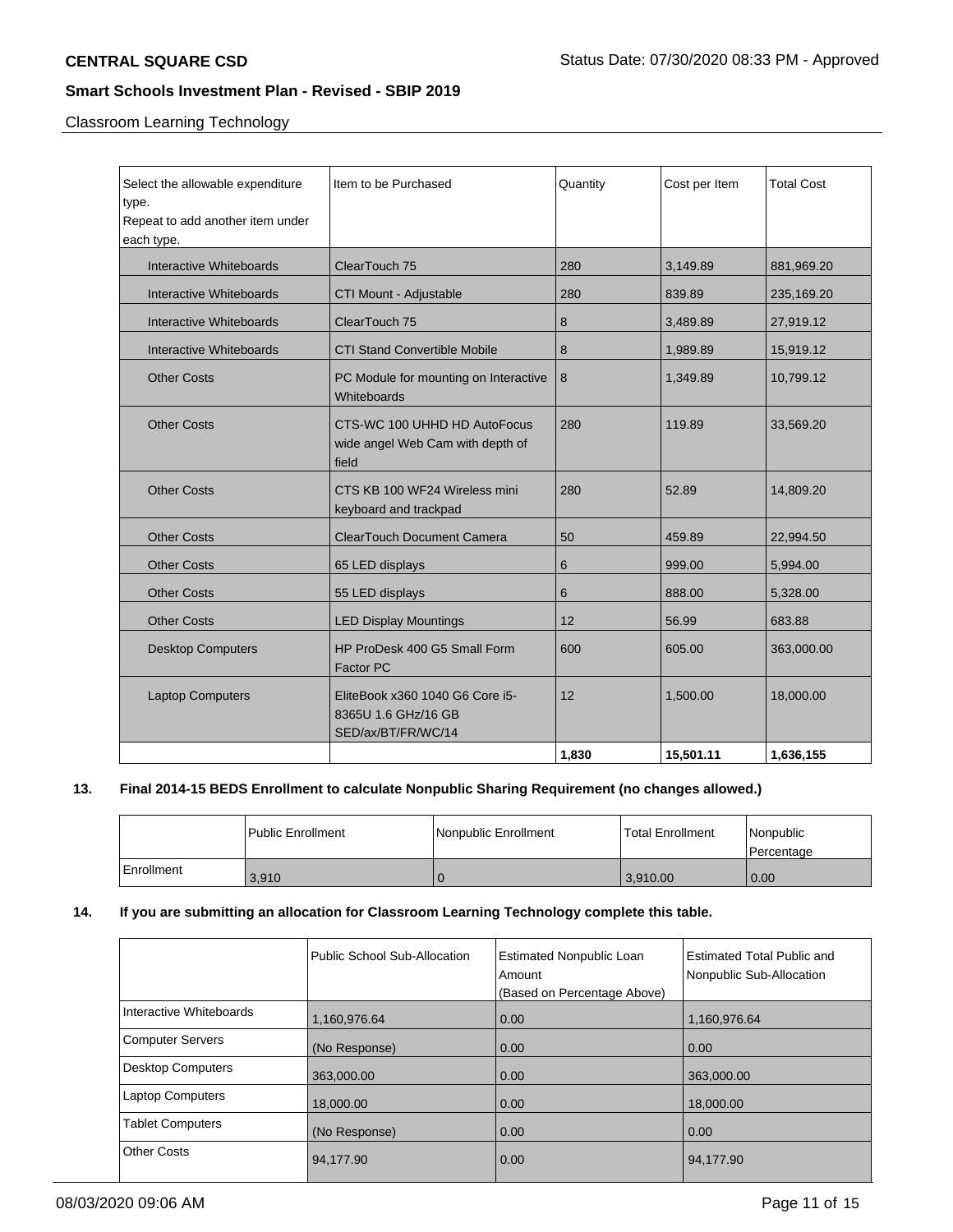Classroom Learning Technology

|         | Public School Sub-Allocation | <b>Estimated Nonpublic Loan</b><br>l Amount<br>(Based on Percentage Above) | <b>Estimated Total Public and</b><br><b>Nonpublic Sub-Allocation</b> |
|---------|------------------------------|----------------------------------------------------------------------------|----------------------------------------------------------------------|
| Totals: | 1,636,154.54                 | 0                                                                          | 1,636,155                                                            |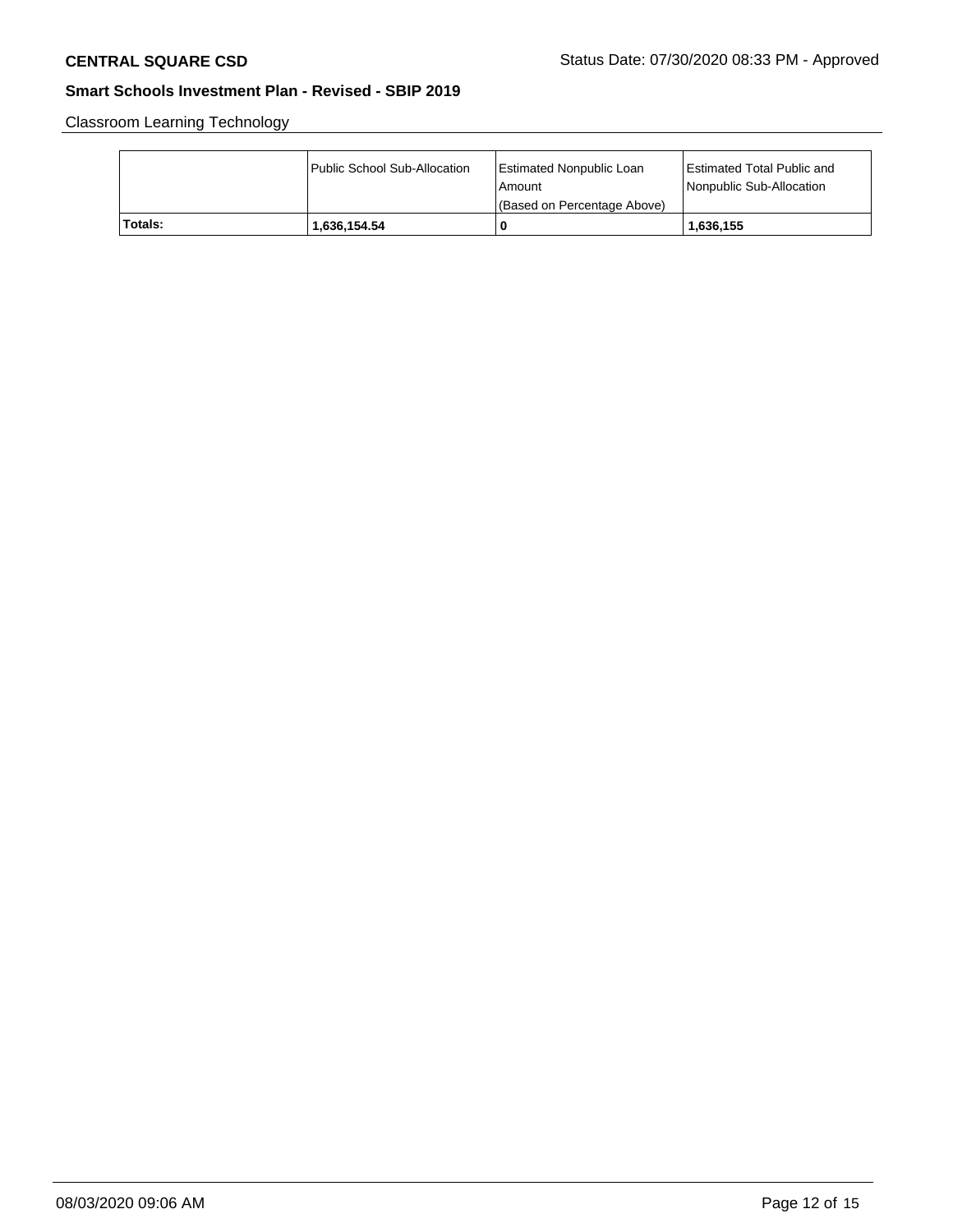### Pre-Kindergarten Classrooms

**1. Provide information regarding how and where the district is currently serving pre-kindergarten students and justify the need for additional space with enrollment projections over 3 years.**

(No Response)

- **2. Describe the district's plan to construct, enhance or modernize education facilities to accommodate prekindergarten programs. Such plans must include:**
	- **Specific descriptions of what the district intends to do to each space;**
	- **An affirmation that new pre-kindergarten classrooms will contain a minimum of 900 square feet per classroom;**
	- **The number of classrooms involved;**
	- **The approximate construction costs per classroom; and**
	- **Confirmation that the space is district-owned or has a long-term lease that exceeds the probable useful life of the improvements.**

(No Response)

**3. Smart Schools Bond Act funds may only be used for capital construction costs. Describe the type and amount of additional funds that will be required to support ineligible ongoing costs (e.g. instruction, supplies) associated with any additional pre-kindergarten classrooms that the district plans to add.**

(No Response)

**4. All plans and specifications for the erection, repair, enlargement or remodeling of school buildings in any public school district in the State must be reviewed and approved by the Commissioner. Districts that plan capital projects using their Smart Schools Bond Act funds will undergo a Preliminary Review Process by the Office of Facilities Planning.**

**Please indicate on a separate row each project number given to you by the Office of Facilities Planning.**

| Project Number |  |
|----------------|--|
| (No Response)  |  |
|                |  |

**5. Please detail the type, quantity, per unit cost and total cost of the eligible items under each sub-category.**

| Select the allowable expenditure | Item to be purchased | Quantity      | Cost per Item | <b>Total Cost</b> |
|----------------------------------|----------------------|---------------|---------------|-------------------|
| type.                            |                      |               |               |                   |
| Repeat to add another item under |                      |               |               |                   |
| each type.                       |                      |               |               |                   |
| (No Response)                    | (No Response)        | (No Response) | (No Response) | 0.00              |
|                                  |                      | U             | 0.00          |                   |

**6. If you have made an allocation for Pre-Kindergarten Classrooms, complete this table. Note that the calculated Total at the bottom of the table must equal the Total allocation for this category that you entered in the SSIP Overview overall budget.**

|                                          | Sub-Allocation |
|------------------------------------------|----------------|
| Construct Pre-K Classrooms               | (No Response)  |
| Enhance/Modernize Educational Facilities | (No Response)  |
| <b>Other Costs</b>                       | (No Response)  |
| Totals:                                  | 0.00           |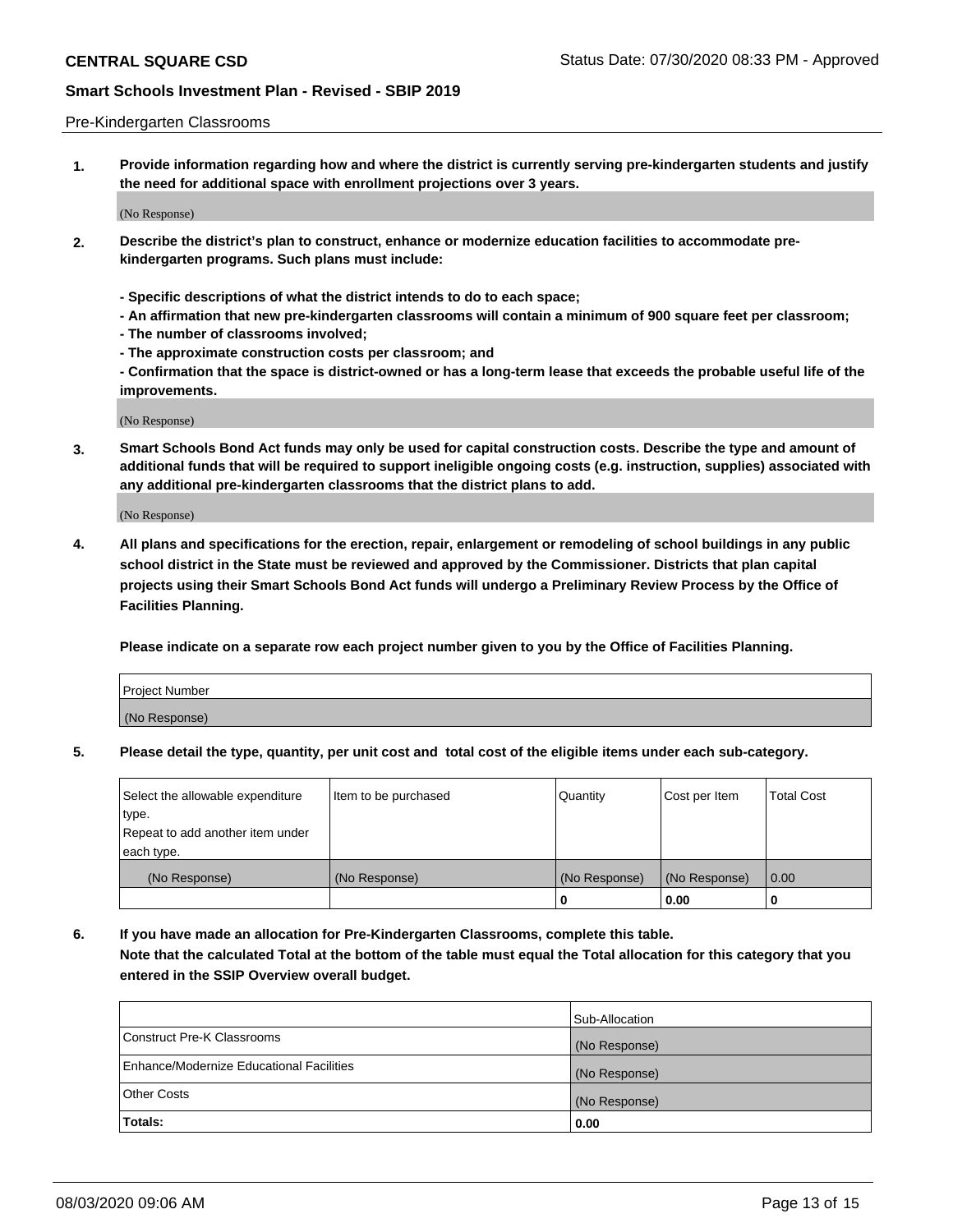Replace Transportable Classrooms

**1. Describe the district's plan to construct, enhance or modernize education facilities to provide high-quality instructional space by replacing transportable classrooms.**

(No Response)

**2. All plans and specifications for the erection, repair, enlargement or remodeling of school buildings in any public school district in the State must be reviewed and approved by the Commissioner. Districts that plan capital projects using their Smart Schools Bond Act funds will undergo a Preliminary Review Process by the Office of Facilities Planning.**

**Please indicate on a separate row each project number given to you by the Office of Facilities Planning.**

| Project Number |  |
|----------------|--|
|                |  |
|                |  |
|                |  |
|                |  |
| (No Response)  |  |
|                |  |
|                |  |
|                |  |

**3. For large projects that seek to blend Smart Schools Bond Act dollars with other funds, please note that Smart Schools Bond Act funds can be allocated on a pro rata basis depending on the number of new classrooms built that directly replace transportable classroom units.**

**If a district seeks to blend Smart Schools Bond Act dollars with other funds describe below what other funds are being used and what portion of the money will be Smart Schools Bond Act funds.**

(No Response)

**4. Please detail the type, quantity, per unit cost and total cost of the eligible items under each sub-category.**

| Select the allowable expenditure | Item to be purchased | Quantity      | Cost per Item | Total Cost |
|----------------------------------|----------------------|---------------|---------------|------------|
| ∣type.                           |                      |               |               |            |
| Repeat to add another item under |                      |               |               |            |
| each type.                       |                      |               |               |            |
| (No Response)                    | (No Response)        | (No Response) | (No Response) | 0.00       |
|                                  |                      | u             | 0.00          |            |

**5. If you have made an allocation for Replace Transportable Classrooms, complete this table. Note that the calculated Total at the bottom of the table must equal the Total allocation for this category that you entered in the SSIP Overview overall budget.**

|                                                | Sub-Allocation |
|------------------------------------------------|----------------|
| Construct New Instructional Space              | (No Response)  |
| Enhance/Modernize Existing Instructional Space | (No Response)  |
| Other Costs                                    | (No Response)  |
| Totals:                                        | 0.00           |